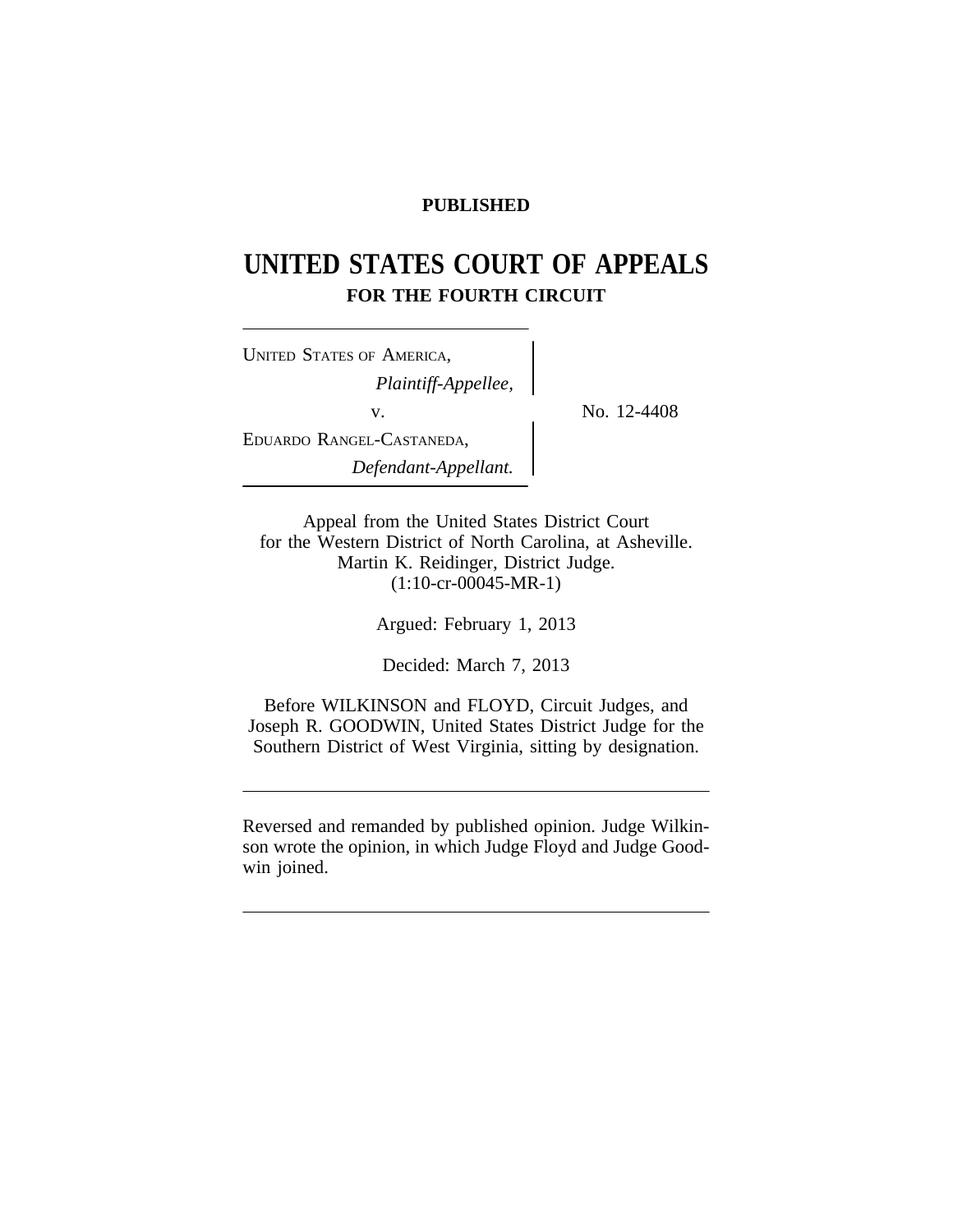#### **COUNSEL**

**ARGUED:** Joshua B. Carpenter, FEDERAL DEFENDERS OF WESTERN NORTH CAROLINA, INC., Asheville, North Carolina, for Appellant. William Michael Miller, OFFICE OF THE UNITED STATES ATTORNEY, Charlotte, North Carolina, for Appellee. **ON BRIEF:** Henderson Hill, Executive Director, FEDERAL DEFENDERS OF WESTERN NORTH CAROLINA, INC., Charlotte, North Carolina, for Appellant. Anne M. Tompkins, United States Attorney, Charlotte, North Carolina, for Appellee.

#### **OPINION**

WILKINSON, Circuit Judge:

The district court held in this case that defendant Eduardo Rangel-Castaneda's Tennessee statutory rape conviction qualified as a generic "statutory rape" offense and thus constituted a "crime of violence" under the sentencing enhancement established at U.S.S.G.  $\S 2L1.2(b)(1)(A)(ii)$ . This was incorrect.

Employing the "categorical approach" for assessing the applicability of enhancements, as articulated in *Taylor v. United States*, 495 U.S. 575 (1990), we find that the "generic, contemporary meaning" of statutory rape sets the general age of consent at sixteen years old. In so holding, we note the importance of achieving some degree of uniformity in applying the United States Sentencing Guidelines across the nation, particularly with respect to an element as crucial as the age of consent is for the crime of statutory rape. Because Tennessee's statutory rape provision sets the age of consent at eighteen and is therefore significantly broader than the generic offense, we hold that a conviction thereunder does not categorically qualify for the crime-of-violence enhancement.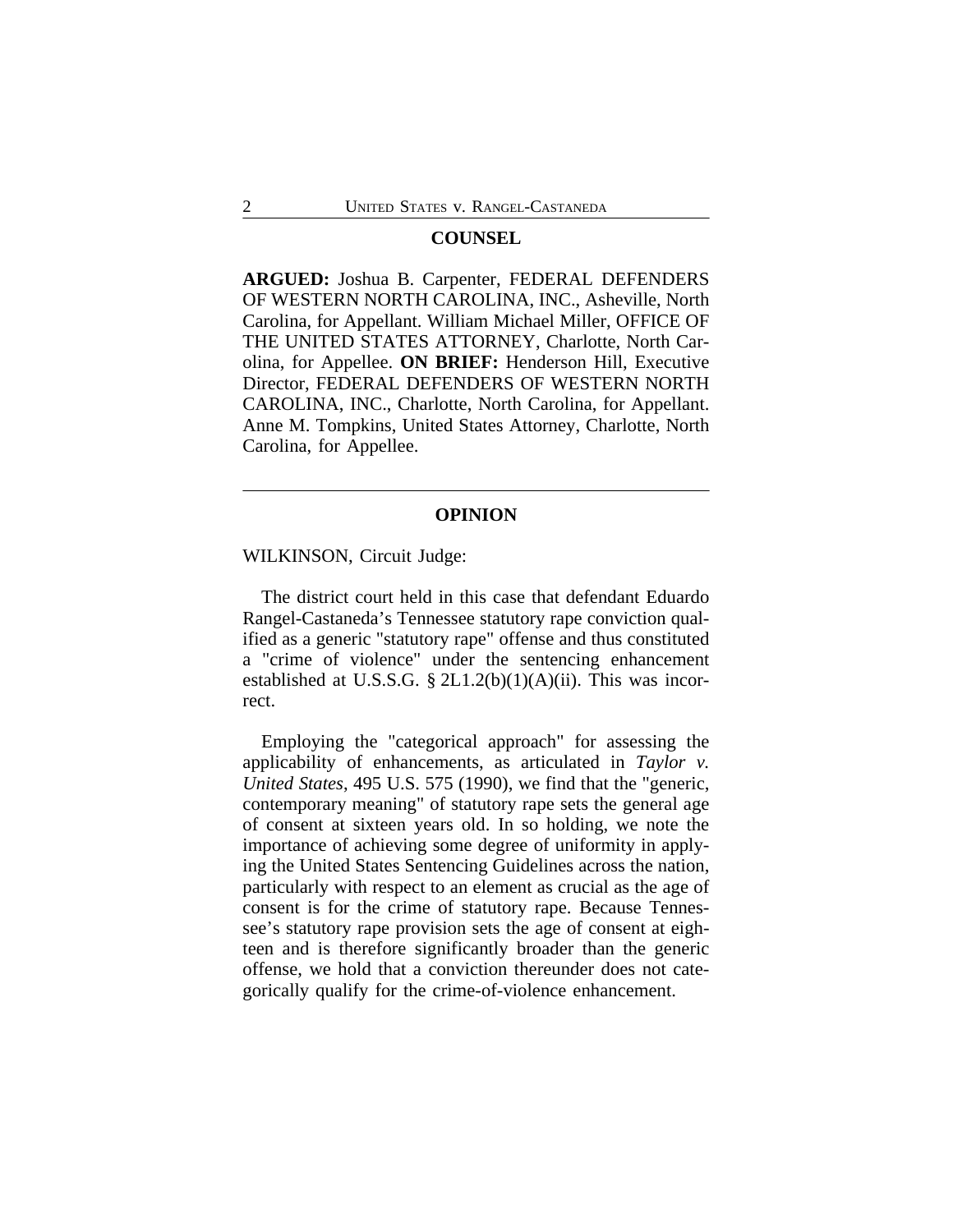#### I.

The defendant was born in Mexico in 1979. At the age of fifteen, Rangel illegally entered the United States, settling in Tennessee. In 2007, he was deported to Mexico but returned to the United States shortly thereafter. In April 2009, Rangel was convicted in Tennessee state court of "aggravated statutory rape," in violation of Tenn. Code Ann. § 39-13-506(c), for having sexual intercourse with his then-girlfriend, who was sixteen years old and twelve years his junior at the time of the offense. The victim acknowledged that she willingly participated in the sexual relationship and stated that Rangel had believed that she was eighteen. Rangel received a suspended two-year prison sentence. He was subsequently convicted of illegal reentry in federal district court, and he was again deported to Mexico in September 2009.

Once more, Rangel returned to the United States unlawfully, this time settling in North Carolina. In 2010, he was convicted in state court of driving while impaired and failing to register as a sex offender. In July 2010, he was indicted by a federal grand jury in the Western District of North Carolina on one count of illegal reentry by an alien who was removed after an aggravated felony conviction, under 8 U.S.C. § 1326(a) and (b)(2). He pleaded guilty without a plea agreement in June 2011.

At a sentencing hearing in February 2012, the district court held that Rangel's Tennessee statutory rape conviction constituted a "crime of violence" pursuant to U.S.S.G. § 2L1.2(b)(1)(A)(ii). Based on Rangel's criminal history, the district court therefore applied a sixteen-level sentencing enhancement and found the Guidelines range to be fifty-seven to seventy-one months' imprisonment. The court continued the proceeding for additional argument in light of this enhancement. At the second sentencing hearing, which took place that May, the court granted Rangel a four-level downward departure on the ground that the statutory rape convic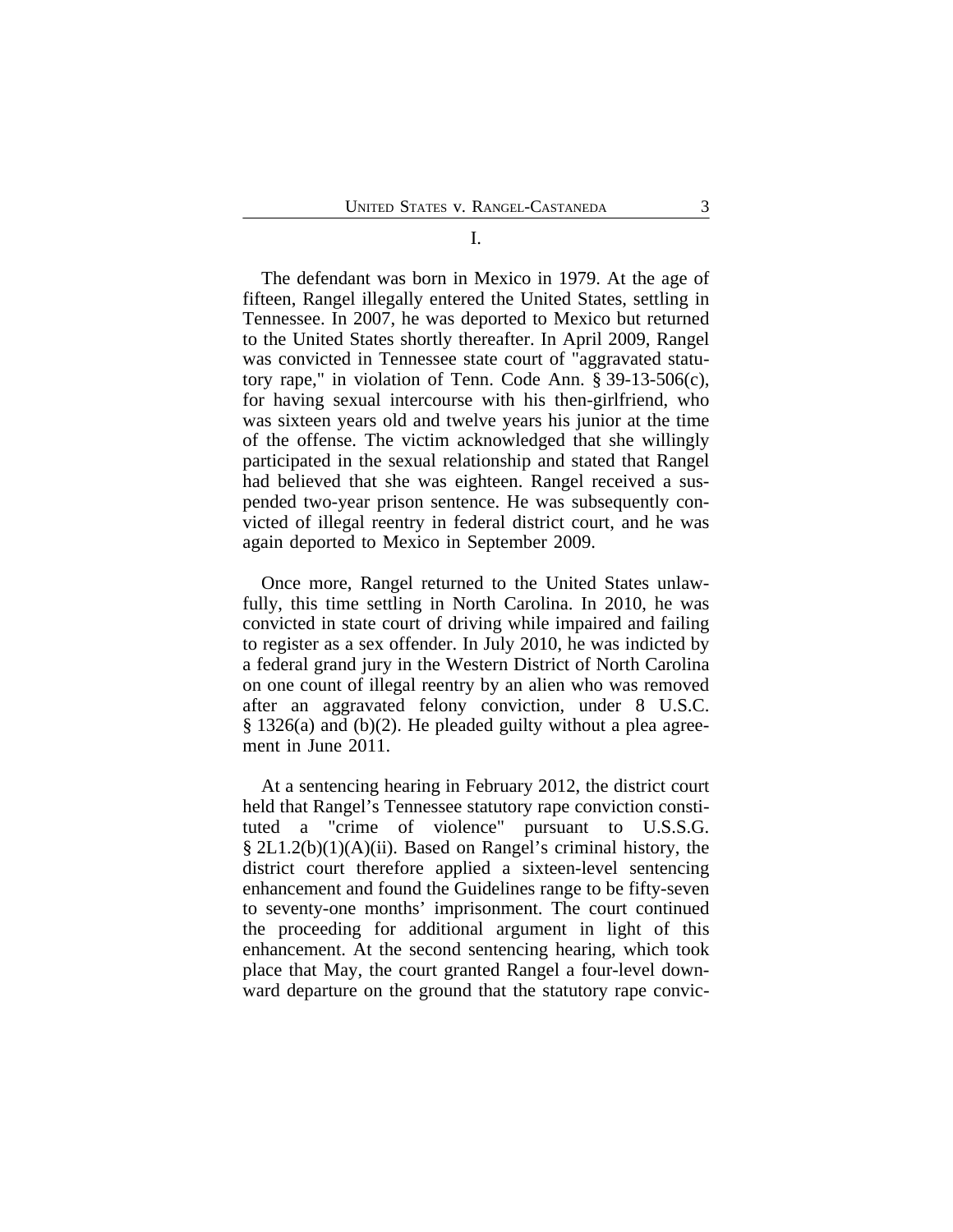tion was not as serious as the enhancement would imply, thus yielding a final Guidelines range of thirty-seven to forty-six months' imprisonment. The court sentenced Rangel to fortytwo months.

II.

# A.

The primary issue in this appeal involves the applicability of a sentencing enhancement for a defendant convicted of illegally entering or staying in the country "[i]f the defendant previously was deported, or unlawfully remained in the United States, after . . . a conviction for a felony that is . . . a crime of violence." U.S.S.G.  $\S 2L1.2(b)(1)(A)(ii)$ . This "crime-of-violence" enhancement can be either twelve or sixteen levels depending on the defendant's criminal history. *Id.* The commentary provides that "crime of violence" means

any of the following offenses under federal, state, or local law: Murder, manslaughter, kidnapping, aggravated assault, forcible sex offenses (including where consent to the conduct is not given or is not legally valid, such as where consent to the conduct is involuntary, incompetent, or coerced), statutory rape, sexual abuse of a minor, robbery, arson, extortion, extortionate extension of credit, burglary of a dwelling, or any other offense under federal, state, or local law that has as an element the use, attempted use, or threatened use of physical force against the person of another.

*Id.* § 2L1.2 cmt. n.1(B)(iii). As noted, the main question here is whether Rangel's Tennessee conviction qualifies as "statutory rape," and hence a "crime of violence," pursuant to this provision.

In *Taylor v. United States*, the Supreme Court held that where Congress has not indicated how a prior offense enu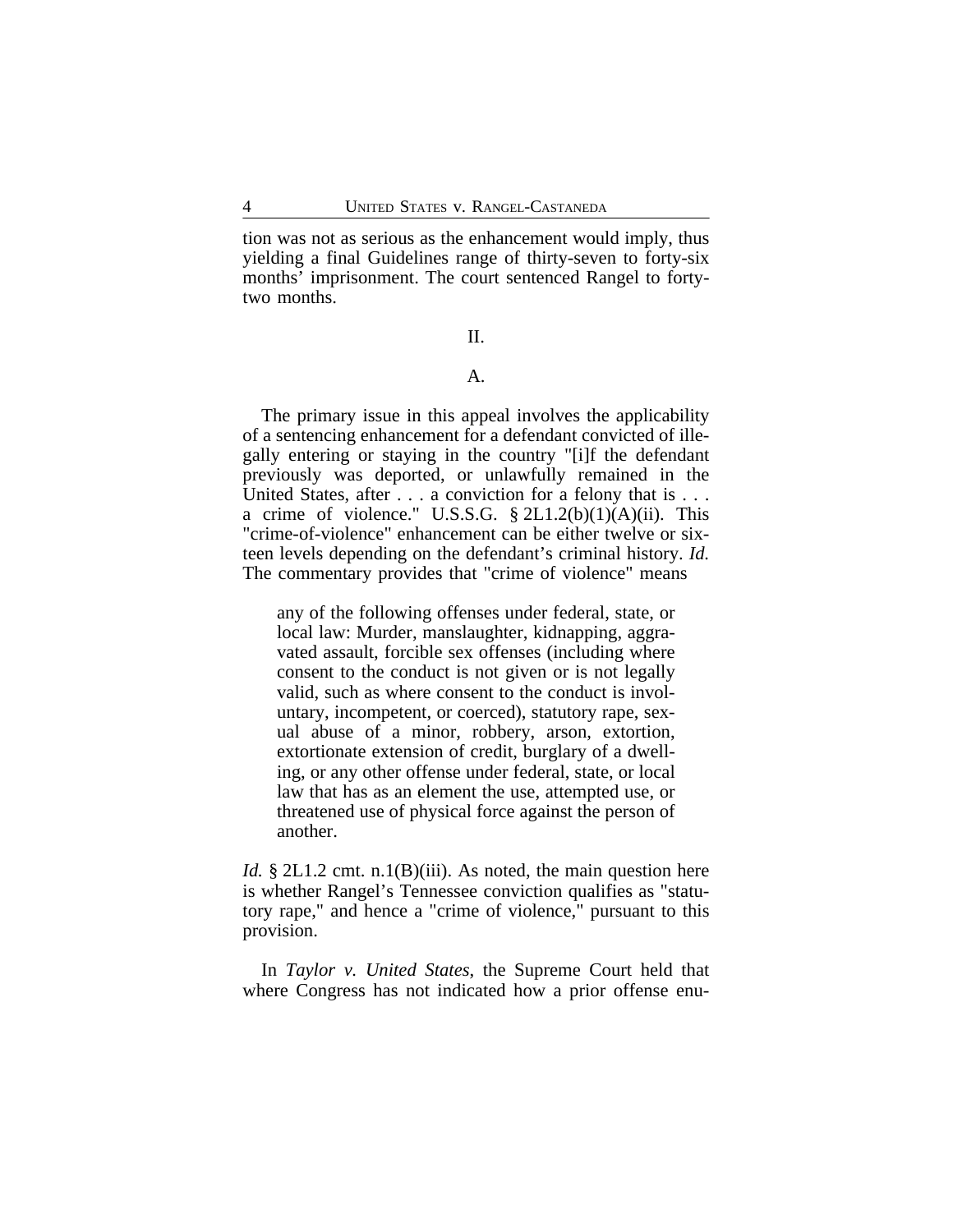merated in a sentencing enhancement statute is to be interpreted, it should be understood to refer to "the generic, contemporary meaning" of the crime. 495 U.S. 575, 598 (1990) (interpreting "burglary" as used in the Armed Career Criminal Act, 18 U.S.C. § 924(e)). This meaning, the Court made clear, will generally correspond to the "sense in which the term is now used in the criminal codes of most States." *Id.* In construing how an enhancement applies, a sentencing court must compare the elements of the generic offense to "the statutory definition[ ] of the prior offense[ ]." *Id.* at 599-600. If "the defendant was convicted of [the prior offense] in a State where the generic definition has been adopted, with minor variations in terminology, then the [sentencing] court need find only that the state statute corresponds in substance to the generic meaning" of the crime, rendering the enhancement applicable. *Id.* at 599. By contrast, if a defendant "has been convicted under a nongeneric[ ] statute," the conviction does not qualify for the enhancement. *Id.* at 599-600. Specifically, an offense is "categorically overbroad" if "it is evident from the statutory definition of the state crime that some violations of the statute are 'crimes of violence' and others are not." *United States v. Diaz-Ibarra*, 522 F.3d 343, 348 (4th Cir. 2008).

This approach, *Taylor* explained, is "formal" and "categorical" because it allows courts to "look[ ] only to the statutory definitions of the prior offenses, and not to the particular facts underlying those convictions." 495 U.S. at 600. Resort to such facts is appropriate, however, in "a narrow range of cases" where "all the elements" of the generic offense were required to be found, *id.* at 602—that is, where "the statute is divisible, with some categories constituting a crime of violence and some not constituting a crime of violence," *United States v. Gomez*, 690 F.3d 194, 200 (4th Cir. 2012). This latter mode of analysis, of course, has become known as the "modified categorical approach."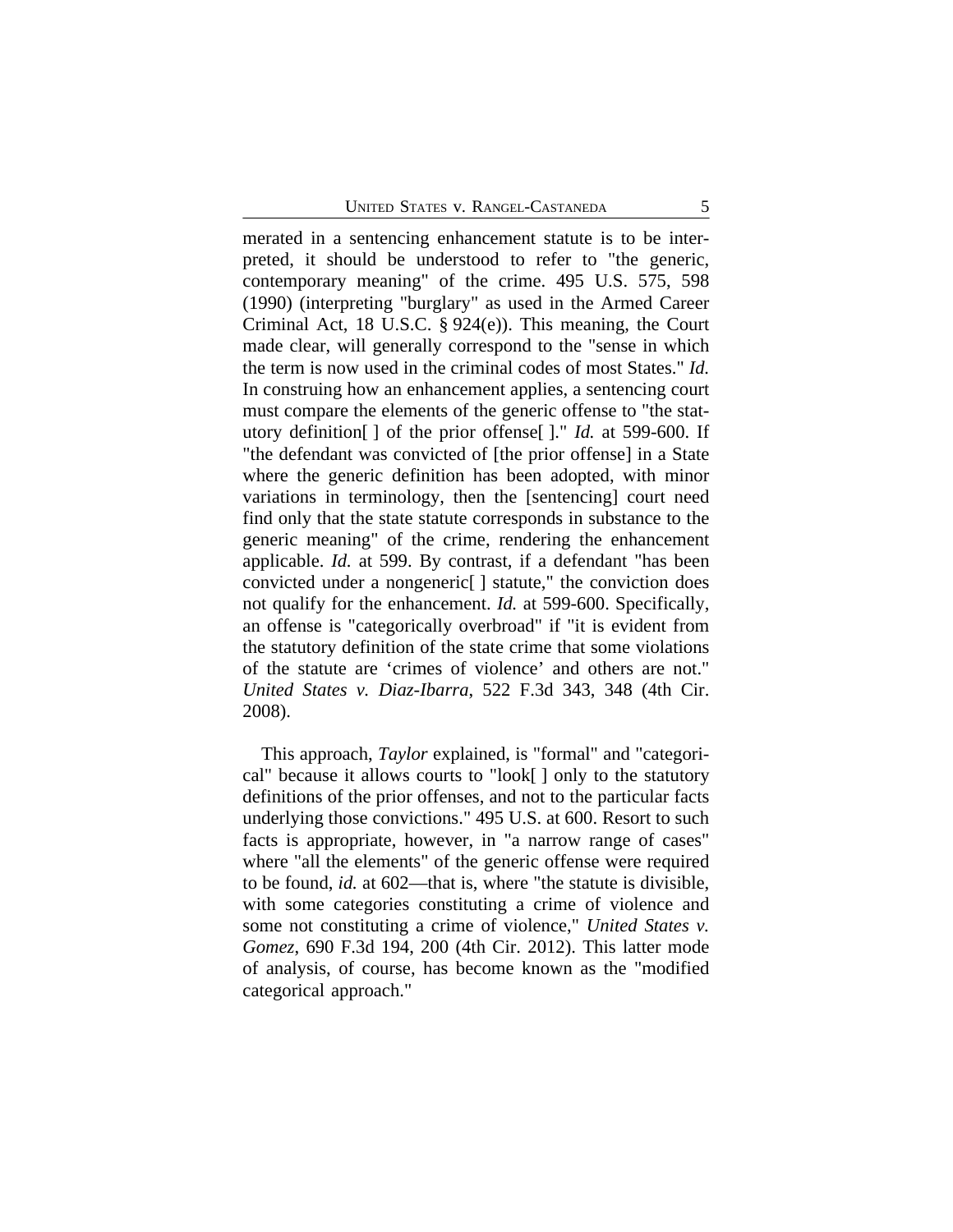B.

Rangel was convicted of "aggravated statutory rape" pursuant to Tenn. Code Ann. § 39-13-506(c), which provides that

[a]ggravated statutory rape is the unlawful sexual penetration of a victim by the defendant, or of the defendant by the victim when the victim is at least thirteen (13) but less than eighteen (18) years of age and the defendant is at least ten (10) years older than the victim.

The parties agree that the categorical approach controls this case. They disagree quite strenuously, however, about whether Rangel's conviction comports with the generic definition of "statutory rape" as that term is used in the crime-ofviolence enhancement. On this question, the district court held that

under 2L1.2, it specifically enumerates statutory rape as a crime that constitutes a crime of violence, and, therefore, applying the ordinary, contemporary, common meaning of that term, the conviction of the defendant falls within that term. Even though there may be differences from jurisdiction to jurisdiction as to the particular age of consent, the crime that is committed by committing statutory rape is one that can be discerned using the ordinary, contemporary, and common meaning of that term, and therefore, the Application Note 1(B)(iii) of 2L1.2 can be applied.

The government argues, first, that the generic definition of statutory rape requires sexual intercourse with a person younger than eighteen. Because the Tennessee statute sets the age of consent at eighteen, the government contends that the state offense meets the generic definition and is consequently not overbroad under *Taylor*. In the alternative, the government argues that even if the default age of consent is sixteen (as the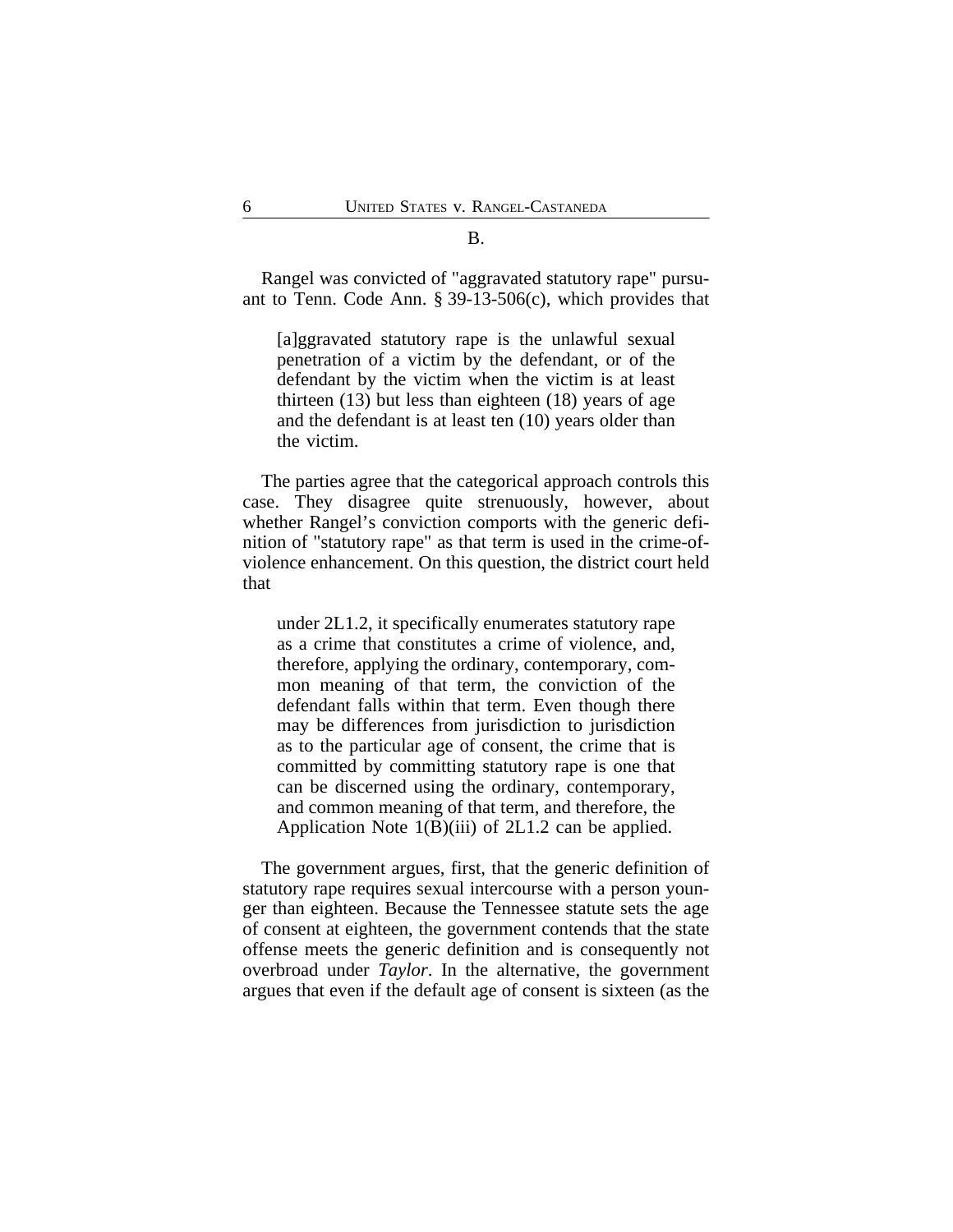defendant contends), the generic offense also encompasses statutes that increase the age of consent in conjunction with an element that the perpetrator be some minimum age or a certain number of years older than the victim. The government asserts that because the Tennessee statute includes such an age-difference element, it easily satisfies this formulation —particularly the aggravated statutory rape provision under which Rangel was convicted, which requires a gap of at least ten years. For the reasons that follow, however, we cannot accept these arguments.

### III.

Our analysis focuses on the particular crime at issue in this case—statutory rape. Tennessee's statutory rape provision sets the age of consent at eighteen, and the defendant argues that the generic offense sets it at sixteen. Although we recognize that a particular state offense can fall within the generic formulation of a crime despite "minor variations in terminology" between the two, *Taylor v. United States*, 495 U.S. 575, 599 (1990), the disparity between the predicate state crime and the defendant's contended generic offense here simply cannot be considered insignificant.

Because the age of consent is central to the conception of statutory rape in every jurisdiction across the country and because the contrast between age sixteen and age eighteen is highly consequential, the divergence engenders dramatically different crimes. In other words, conduct that is perfectly legal for some people could subject many others in neighboring states to years upon years in federal prison. This, of course, is the sort of unjust and "odd result[ ]" that *Taylor* intended to preclude by holding that enhancement predicates "must have some uniform definition independent of the labels employed by the various States' criminal codes." *Id.* at 591- 92.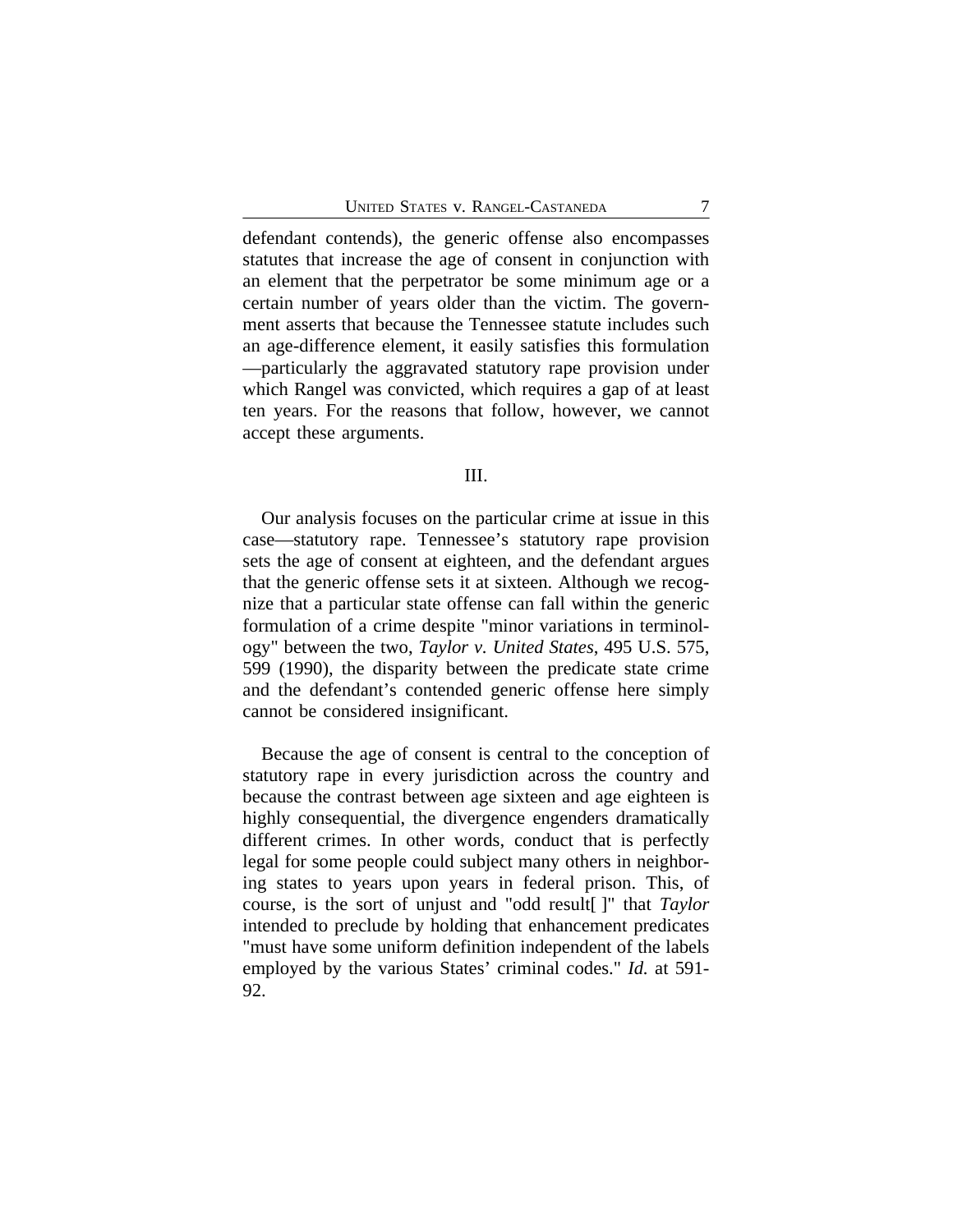We thus find it significant that, in defining what in common parlance constitutes statutory rape, a robust majority of American jurisdictions—the federal government, thirty-two states, and the District of Columbia—has set the general age of consent precisely at sixteen years old.**<sup>1</sup>** *See* 18 U.S.C. § 2243(a); Ala. Code §§ 13A-6-62, -70; Alaska Stat. § 11.41.438; Ark. Code Ann. § 5-14-127; Conn. Gen. Stat. § 53a-71; D.C. Code §§ 22-3001, -3009; Ga. Code Ann. § 16- 6-3; Haw. Rev. Stat. § 707-730; Ind. Code § 35-42-4-9; Iowa Code § 709.4; Kan. Stat. Ann. §§ 21-5506, -5507; Ky. Rev. Stat. Ann. §§ 510.020, .060; Me. Rev. Stat. tit. 17-A, § 254; Md. Code Ann., Crim. Law §§ 3-307, -308; Mass. Gen. Laws ch. 265, § 23; Mich. Comp. Laws § 750.520d; Minn. Stat. § 609.344; Miss. Code Ann. §§ 97-3-65, -95; Mont. Code Ann. § 45-5-501; Neb. Rev. Stat. § 28-319; Nev. Rev. Stat. § 200.364; N.H. Rev. Stat. Ann. § 632-A:3; N.J. Stat. Ann. § 2C:14-2; N.M. Stat. Ann. § 30-9-11; N.C. Gen. Stat. § 14- 27.7A; Ohio Rev. Code Ann. § 2907.04; Okla. Stat. tit. 21, § 1111; 18 Pa. Cons. Stat. §§ 3122.1, 3125; R.I. Gen. Laws § 11-37-6; S.C. Code Ann. § 16-3-655; S.D. Codified Laws §§ 22-22-1, -7; Vt. Stat. Ann. tit. 13, § 3252; Wash. Rev. Code § 9A.44.079; W. Va. Code §§ 61-8B-2, -5. Only eleven states set the general age of consent at eighteen.**<sup>2</sup>** Bolstering

**<sup>1</sup>** In discussing the *general* age of consent here and elsewhere, we do not address state code provisions establishing a higher age of consent in *specific* factual circumstances, such as where defendants are in positions of authority over their victims. *See, e.g.*, N.J. Stat. Ann. § 2C:14-2(c)(3) ("An actor is guilty of sexual assault if he commits an act of sexual penetration with another person [and] [t]he victim is at least 16 but less than 18 years old and: (a) The actor is related to the victim by blood or affinity to the third degree; or (b) The actor has supervisory or disciplinary power of any nature or in any capacity over the victim; or (3) The actor is a resource family parent, a guardian, or stands in loco parentis within the household.").

**<sup>2</sup>** *See* Ariz. Rev. Stat. Ann. § 13-1405; Cal. Penal Code § 261.5; Del. Code Ann. tit. 11, § 770; Fla. Stat. § 794.05; Idaho Code Ann. § 18-6101; N.D. Cent. Code § 12.1-20-05; Or. Rev. Stat. § 163.315; Tenn. Code Ann. § 39-13-506; Utah Code Ann. § 76-5-401.2; Va. Code Ann. § 18.2-371;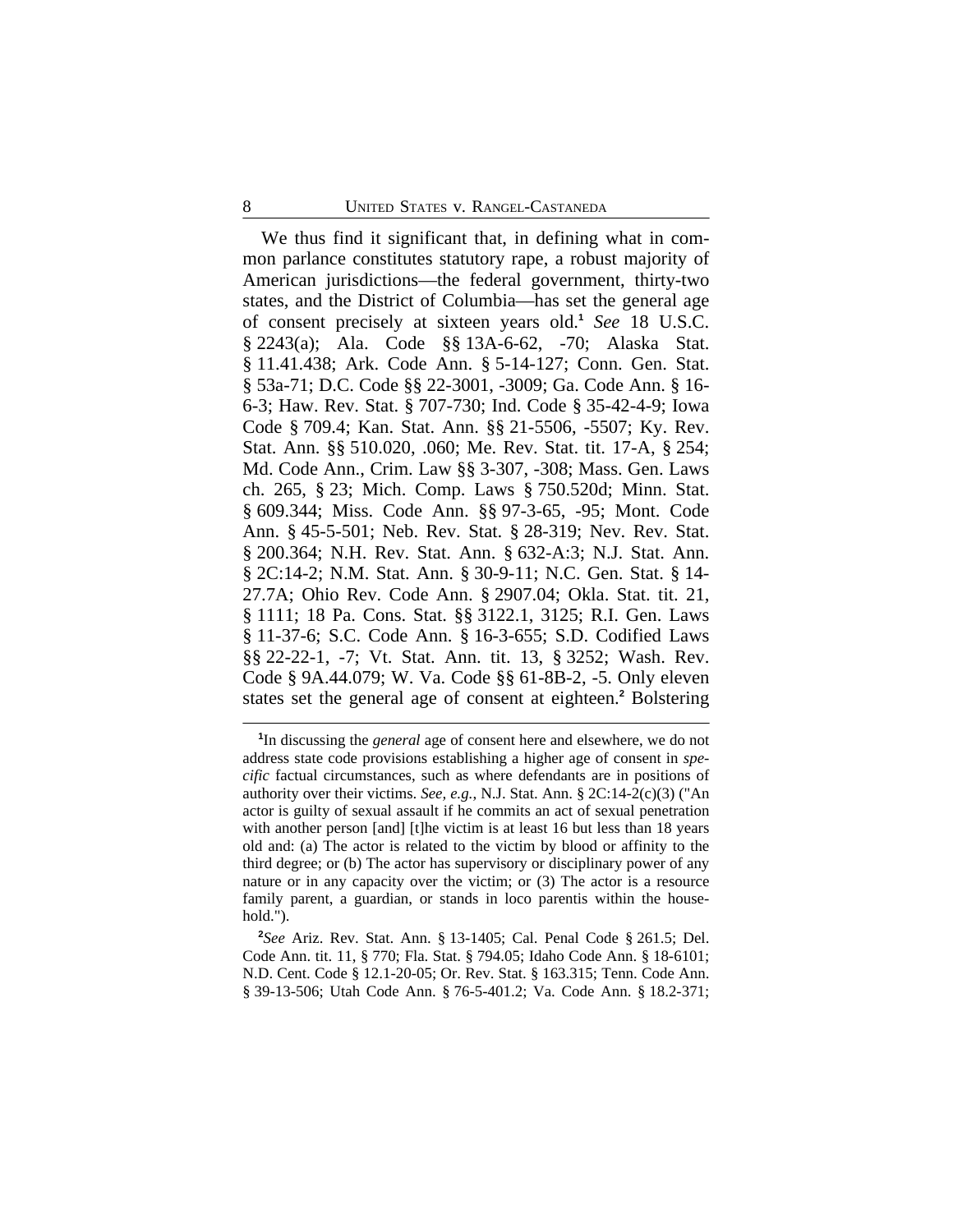this consensus, both the Model Penal Code and *Black's Law Dictionary* recognize sixteen as the default age of consent. *See* Model Penal Code § 213.3(1)(a); *Black's Law Dictionary* 70, 1374 (9th ed. 2009) (defining "statutory rape" as "[u]nlawful sexual intercourse with a person under the age of consent (as defined by statute)" and defining "age of consent" as "[t]he age, usu. defined by statute as 16 years, at which a person is legally capable of agreeing to . . . sexual intercourse").

Based on this broad consensus, we conclude that the general age of consent for purposes of the "generic, contemporary meaning" of the term "statutory rape" in U.S.S.G. § 2L1.2 cmt. n.1(B)(iii) is sixteen. This holding comports with that of the Ninth Circuit, which has squarely and definitively ruled on the issue. *See United States v. Rodriguez-Guzman*, 506 F.3d 738, 745-46 (9th Cir. 2007) (finding the age of consent for generic statutory rape to be sixteen after conducting a thoroughgoing categorical analysis).

To be sure, the government appears correct in arguing that, in at least some factual circumstances, "[m]ost states and the Model Penal Code require proof of an additional element establishing a minimum age for defendants or requiring a particular age differential between the defendant and victim" or provide certain exceptions from prosecution based on such factors.**<sup>3</sup>** This datum, however, is of no moment in this case

Wis. Stat. Ann. § 948.09. The general age of consent is seventeen in the remaining seven states. *See* Colo. Rev. Stat. § 18-3-402; 720 Ill. Comp. Stat. 5/11-1.50; La. Rev. Stat. Ann. § 14:80; Mo. Rev. Stat. § 566.034; N.Y. Penal Law §§ 130.05, .25; Tex. Penal Code Ann. § 22.011; Wyo. Stat. Ann. § 6-2-316.

**<sup>3</sup>** *See* Ala. Code § 13A-6-62; Alaska Stat. § 11.41.438; Ark. Code Ann. § 5-14-127; Colo. Rev. Stat. § 18-3-402; Conn. Gen. Stat. § 53a-71; Del. Code Ann. tit. 11, § 770; D.C. Code § 22-3009; Fla. Stat. § 794.05; Haw. Rev. Stat. § 707-730; 720 Ill. Comp. Stat. 5/11–1.50; Ind. Code § 35-42- 4-9; Iowa Code § 709.4; Ky. Rev. Stat. Ann. § 510.060; La. Rev. Stat.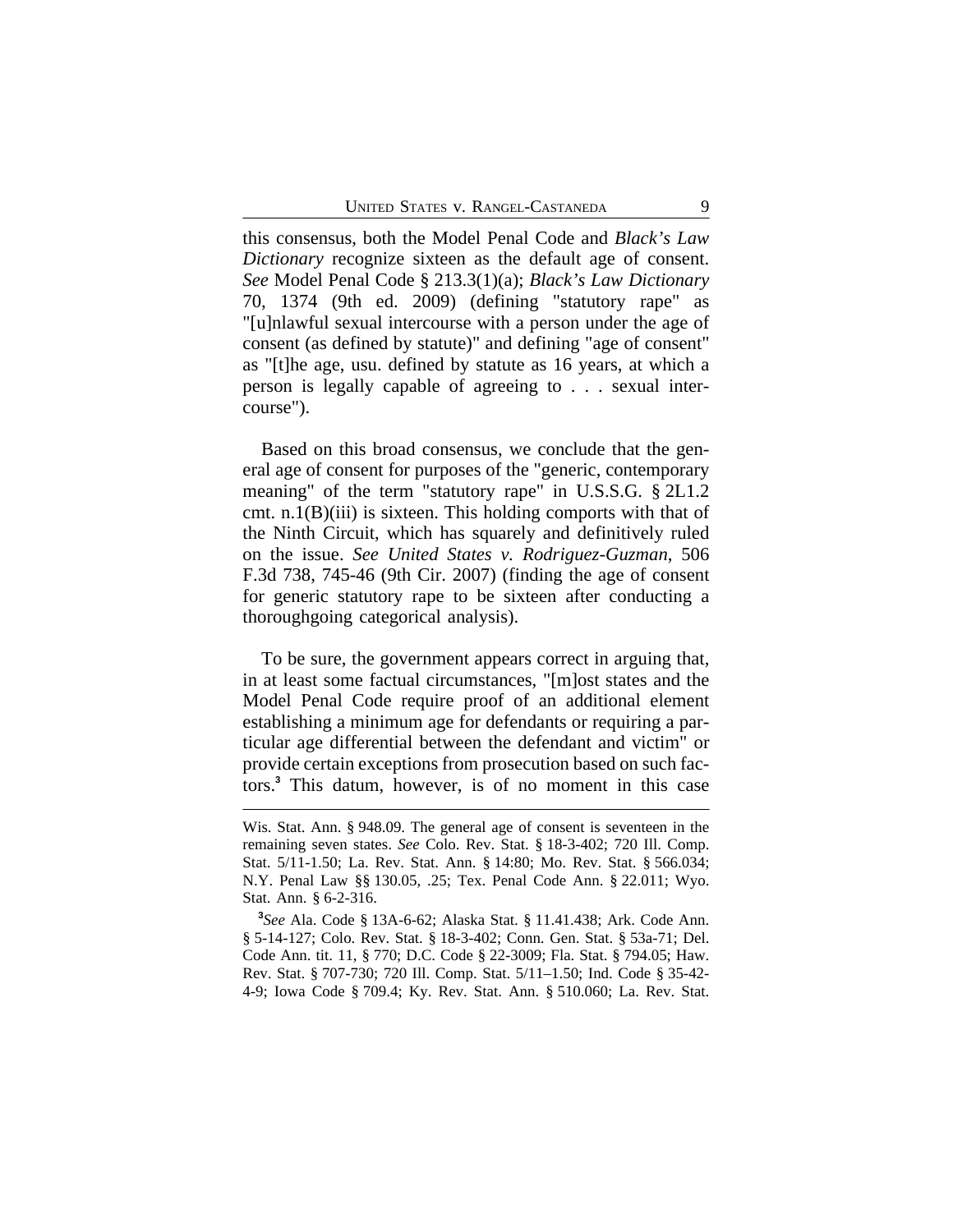because in all thirty-four of the jurisdictions that set the general age of consent at sixteen, that age *never* increases, regardless of how old the defendant may be. The clear majority of states on which we rest our ruling thus remains intact. At some point, this court may be required to decide whether the generic definition of statutory rape includes an additional element pertaining to the defendant's age. This case, however, does not compel us to resolve that question, and we therefore reserve it for another day.

Having thus determined the general age of consent for the generic definition of statutory rape to be sixteen, it is clear that Tennessee's provision is overbroad under *Taylor*. Because the age of consent established by that statute is eighteen, it "is overly inclusive, exceeding the common and accepted definition of statutory rape, and so cannot be categorically applied to enhance a sentence under § 2L1.2(b)(1)(A)(ii)." *Rodriguez-Guzman*, 506 F.3d at 740.

We in no way suggest that a simple strategy of "counting noses" will control the outcome of the categorical approach in all cases for all crimes. Our federal system allows the various states to define offenses as they see fit, unencumbered by overly stringent federal sentencing standards. That is precisely why "minor variations in terminology" must be respected. *Taylor*, 495 U.S. at 599. Accordingly, Tennessee retains the

Ann. § 14:80; Me. Rev. Stat. tit. 17-A, § 254; Md. Code Ann., Crim. Law §§ 3-307, -308; Minn. Stat. § 609.344; Miss. Code Ann. §§ 97-3-65, -95; Mo. Rev. Stat. § 566.034; Neb. Rev. Stat. § 28-319; Nev. Rev. Stat. § 200.364; N.H. Rev. Stat. Ann. § 632-A:3; N.J. Stat. Ann. § 2C:14-2; N.M. Stat. Ann. § 30-9-11; N.Y. Penal Law § 130.25; N.C. Gen. Stat. § 14-27.7A; Ohio Rev. Code Ann. § 2907.04; Okla. Stat. tit. 21, § 1112; 18 Pa. Cons. Stat. §§ 3122.1, 3125; R.I. Gen. Laws § 11-37-6; S.C. Code Ann. § 16-3-655; S.D. Codified Laws §§ 22-22-1, -7; Tenn. Code Ann. § 39-13-506; Tex. Penal Code Ann. § 22.011; Utah Code Ann. § 76-5- 401.2; Vt. Stat. Ann. tit. 13, § 3252; Va. Code Ann. § 18.2-371; Wash. Rev. Code § 9A.44.079; W. Va. Code § 61-8B-5; Wyo. Stat. Ann. § 6-2- 316; Model Penal Code § 213.3(1)(a).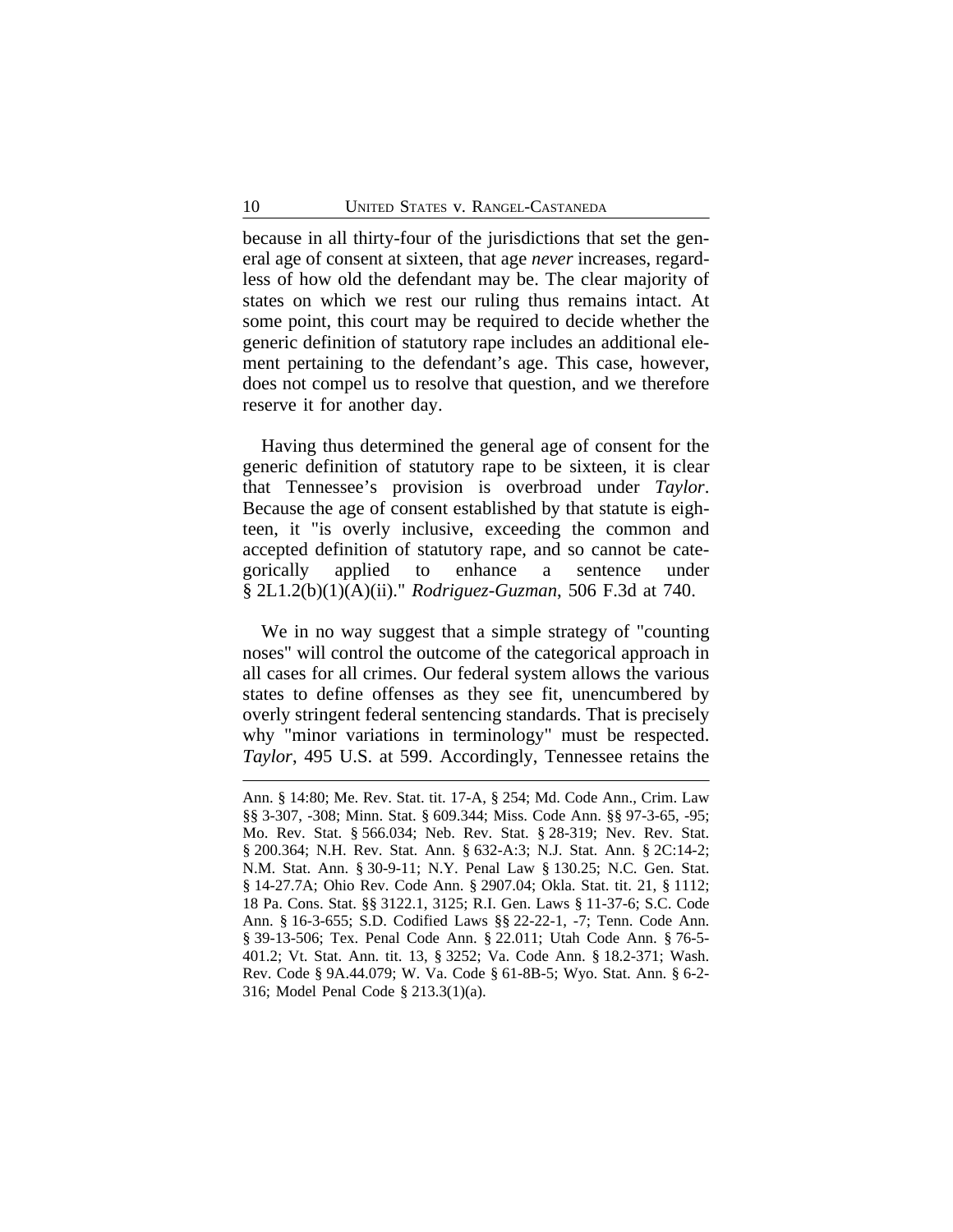ability to define the state crime of statutory rape in the manner it desires. And yet, when it comes to the common meaning of that offense for federal sentencing enhancement purposes, the gap between an age of consent of sixteen versus eighteen is simply too consequential to disregard, and the majority of states adopting the former age is too extensive to reject. Because of the competing concern for uniformity among sentences imposed by federal courts across the nation, we must accept this broad consensus as stating the generic definition of statutory rape. *See United States v. Wilson*, 951 F.2d 586, 590 (4th Cir. 1991) (explaining that while "the categorical approach furthers the important values of comity and federalism," it also "promotes the Guidelines' goal of uniformity in sentencing").

It may be that, although a consensus-based analysis ultimately aids the defendant in the case at bar, the approach can cut both ways. To wit, if the majority of states subscribes to a broad definition of an offense enumerated in a federal sentencing enhancement, a defendant convicted in one of those jurisdictions might not be able to avoid the enhancement by pointing to a minority view defining the offense more narrowly. Be that as it may, our task is to apply the *Taylor* decision in a neutral manner.

#### IV.

Our review of Rangel's sentence does not end there, however. The district court also justified applying the crime-ofviolence enhancement on the ground that Rangel's statutory rape conviction constituted a "forcible sex offense[ ]," a second predicate crime enumerated in § 2L1.2 cmt. n.1(B)(iii). The court recited the relevant part of that provision nearly verbatim, declaring that the Tennessee statutory rape provision encompasses "a forcible sexual offense that includes one where consent to the conduct is not given or is not legally valid, such as where consent is involuntary or incompetent or coerced." The court concluded that "the State of Tennessee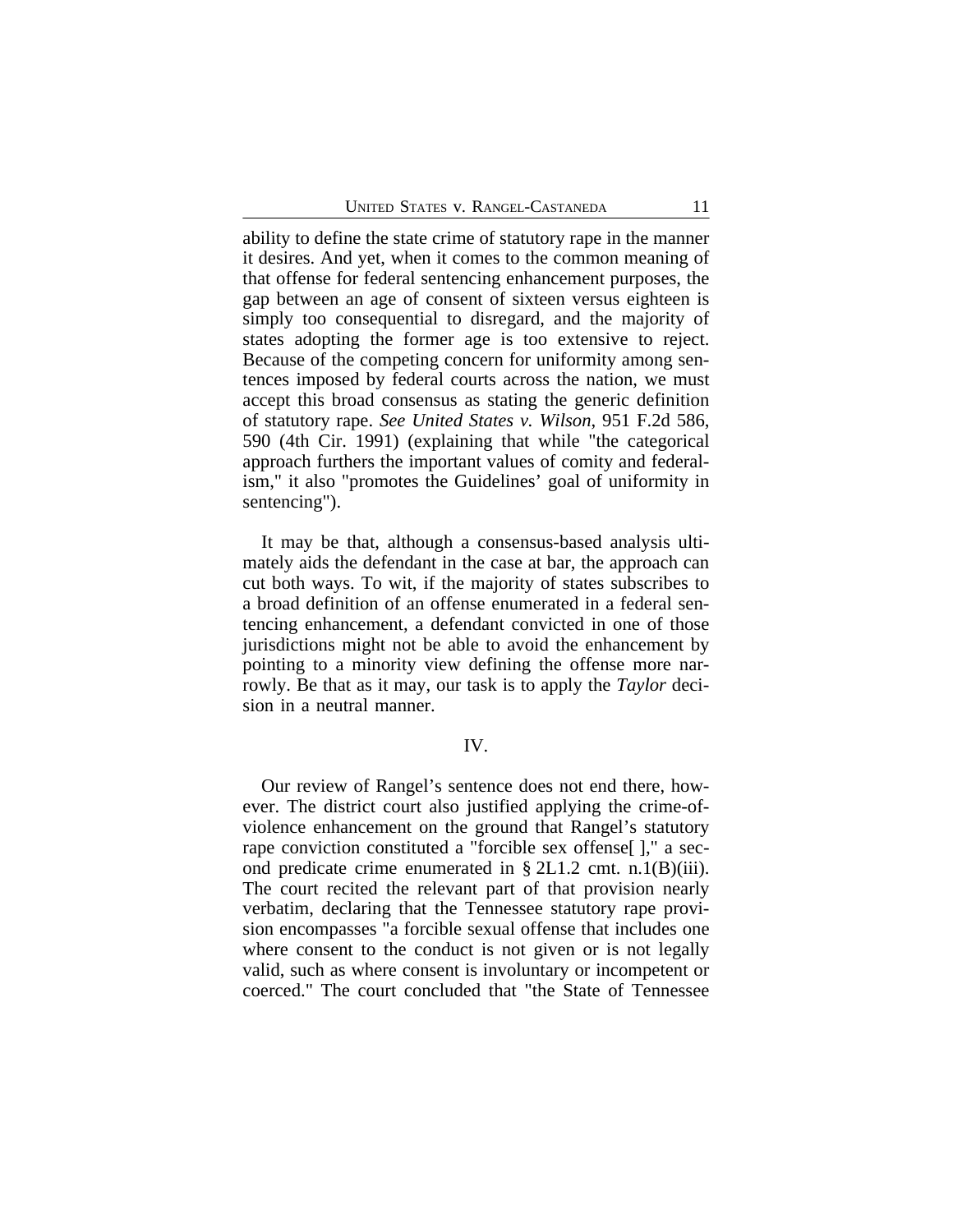has determined that the victim's consent is incompetent because of the age difference between the victim and the perpetrator."

Rangel challenges this alternative basis for the crime-ofviolence enhancement as well. The government does not attempt to defend the district court's judgment on the ground that Rangel's statutory rape conviction qualified as a forcible sex offense. And for good reason. To begin with, the statutory rape provision in the crime-of-violence enhancement addresses precisely and specifically the situation before us. Moreover, the district court's proffered interpretation of "forcible sex offenses" would, as Rangel contends, "render[ ] superfluous the inclusion of 'statutory rape' as a separate enumerated offense," thereby offending "well-established principles of statutory (and Guidelines) interpretation."

Reading the various portions of the crime-of-violence enhancement in context, it is clear that the Sentencing Commission purposely juxtaposed the neighboring terms "forcible sex offense[ ]" and "statutory rape," with the former intended to connote rape or other qualifying conduct by compulsion and the latter intended to connote rape on account of the victim's age. In *United States v. Chacon*, this court accordingly interpreted the word "forcible" in this provision to mean "[e]ffected by force or threat of force against opposition or resistance" and, in turn, interpreted "force" as denoting "[p]ower, violence, or pressure." 533 F.3d 250, 257 (4th Cir. 2008) (citing *Black's Law Dictionary* 673-74 (8th ed. 2004)). The *Chacon* court thus concluded that "the use of force necessarily involves a degree of compulsion," though it need not be physical in nature. *Id.* It is likewise clear that the Guidelines' reference in describing "forcible sex offenses" to consent that is "not legally valid" by virtue of being "involuntary, incompetent, or coerced" was intended simply to clarify that the requisite compulsion need not be physical in nature. *See* U.S.S.G. app. C, amend. 722, at 302-03.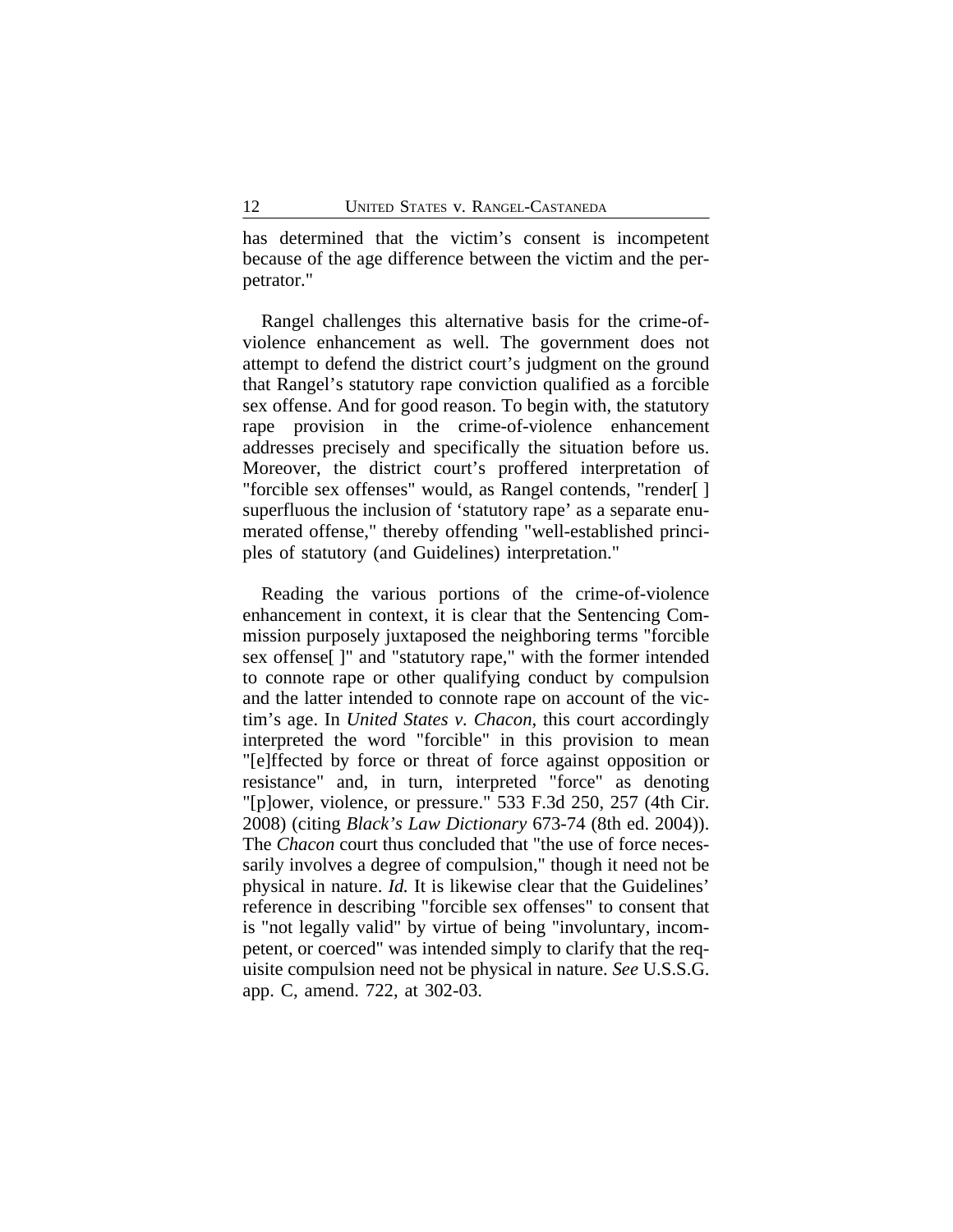Here, the fact that Tennessee law renders the consent of a statutory rape victim formally irrelevant does not mean that the offense necessarily requires sexual conduct that is "forcible" in the manner described above—that is, involving actual compulsion. We thus cannot affirm the enhancement on the alternate basis offered by the district court.

V.

The government argues finally that the same sixteen-level crime-of-violence enhancement applies because Rangel's conviction qualifies as "sexual abuse of a minor," yet another predicate offense enumerated in § 2L1.2 cmt. n.1(B)(iii). That argument too fails.

It is tautological to state that "sexual abuse of a minor" requires that the victim be a minor. And while the precise age denoted by the word "minor" may vary depending on the legal context, that age is sixteen for purposes of this enhancement for the very same reasons described previously. That is, a large majority of jurisdictions sets the age at which an individual is legally capable of consenting to sexual relationships at sixteen, as discussed above with respect to statutory rape. It would seem discordant to hold that the same conduct that is deemed consensual for purposes of one qualifying predicate could somehow be deemed criminally abusive for purposes of another predicate. Relying on the general age of consent for the generic definition of statutory rape therefore precludes actions that involve only individuals who are above age sixteen from constituting "sexual abuse of a minor." *See Estrada-Espinoza v. Mukasey*, 546 F.3d 1147, 1152-53 (9th Cir. 2008) (en banc) (interpreting "sexual abuse of a minor" in 8 U.S.C.  $\S 1101(a)(43)(A)$  to require that the victim be less than sixteen on account, inter alia, of the age of consent for the generic definition of statutory rape), *overruled on other grounds by United States v. Aguila-Montes de Oca*, 655 F.3d 915, 926-28 (9th Cir. 2011) (en banc). We do not attempt to establish a global definition of a "sexual abuse of a minor"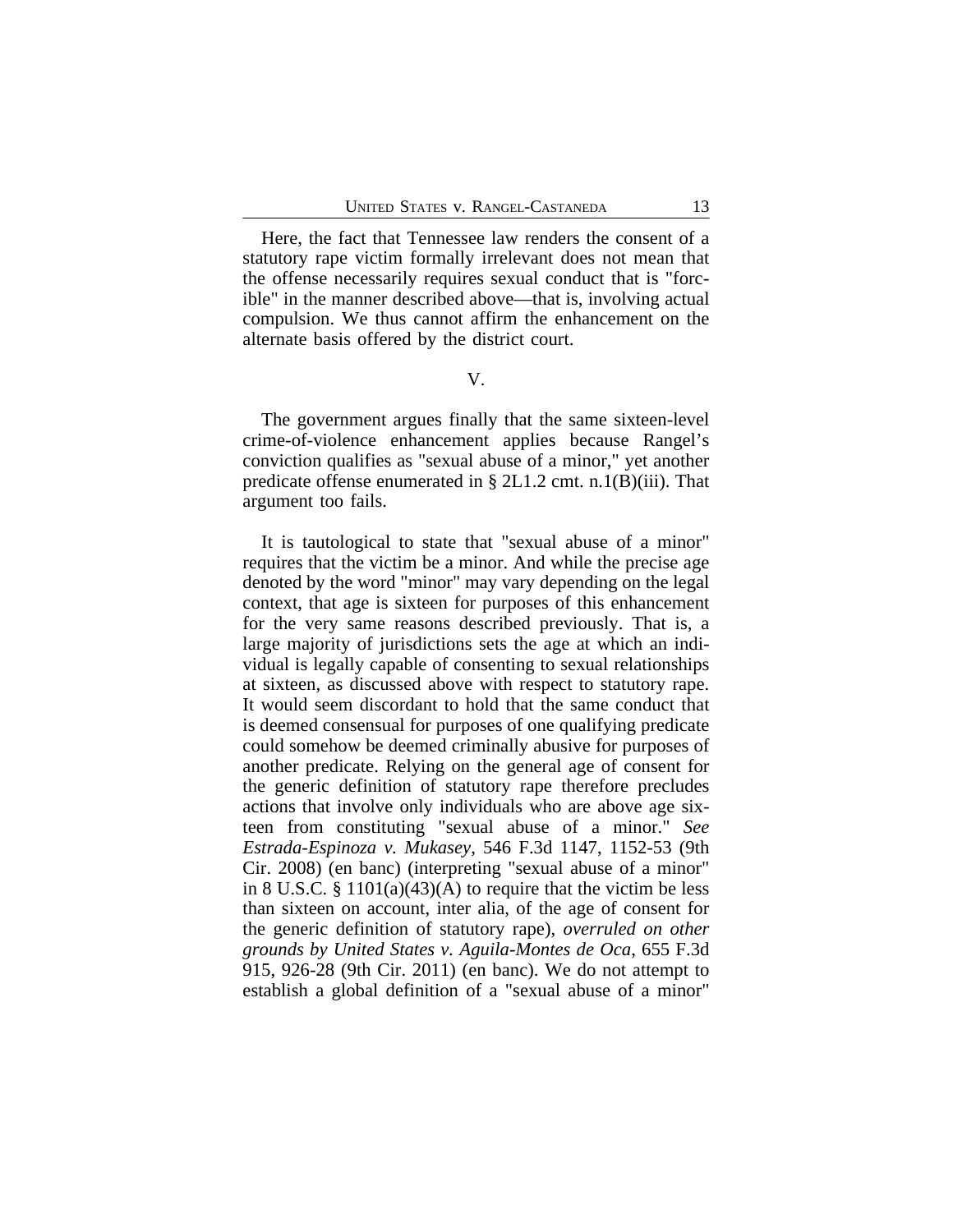offense. In other words, rather than set out what "sexual abuse of a minor" *can* mean, we simply note one particular thing that it *cannot* mean.

Consequently, because the Tennessee statute under which Rangel was convicted sets the age of consent at eighteen, it is categorically overbroad in this respect as well. *See Rivera-Cuartas v. Holder*, 605 F.3d 699, 702 (9th Cir. 2010) (finding Arizona statutory rape provision, for which the age of consent is eighteen, overbroad with respect to "sexual abuse of a minor" under § 1101(a)(43)(A)).

For the same reasons, the eight-level "aggravated-felony" enhancement articulated at U.S.S.G. § 2L1.2(b)(1)(c), which the district court appears to have referenced in its ruling, cannot serve as an alternative to the crime-of-violence enhancement. Among multiple other offenses that are irrelevant here, an "aggravated felony" can include "sexual abuse of a minor." *See* U.S.S.G. § 2L1.2 cmt. n.3(A) (adopting definition of "aggravated felony" from 8 U.S.C. § 1101(a)(43), which, in turn, includes "sexual abuse of a minor" at  $\S 1101(a)(43)(A)$ ). And while an aggravated felony can also include "rape," 8 U.S.C. § 1101(a)(43)(A), we find that Rangel's conviction cannot be characterized as such on the same grounds that it does not fall within the generic definition of statutory rape or a forcible sex offense.

# VI.

Based on the foregoing analysis, we reverse the judgment of the district court and remand for resentencing. We simply cannot accept the government's attempt to justify imposition of a steep, sixteen-level sentencing enhancement for actions that are entirely lawful in thirty-two states and the District of Columbia, as well as under federal law.

We note that the district court appears to have previously acknowledged that Rangel's Guidelines range likely would